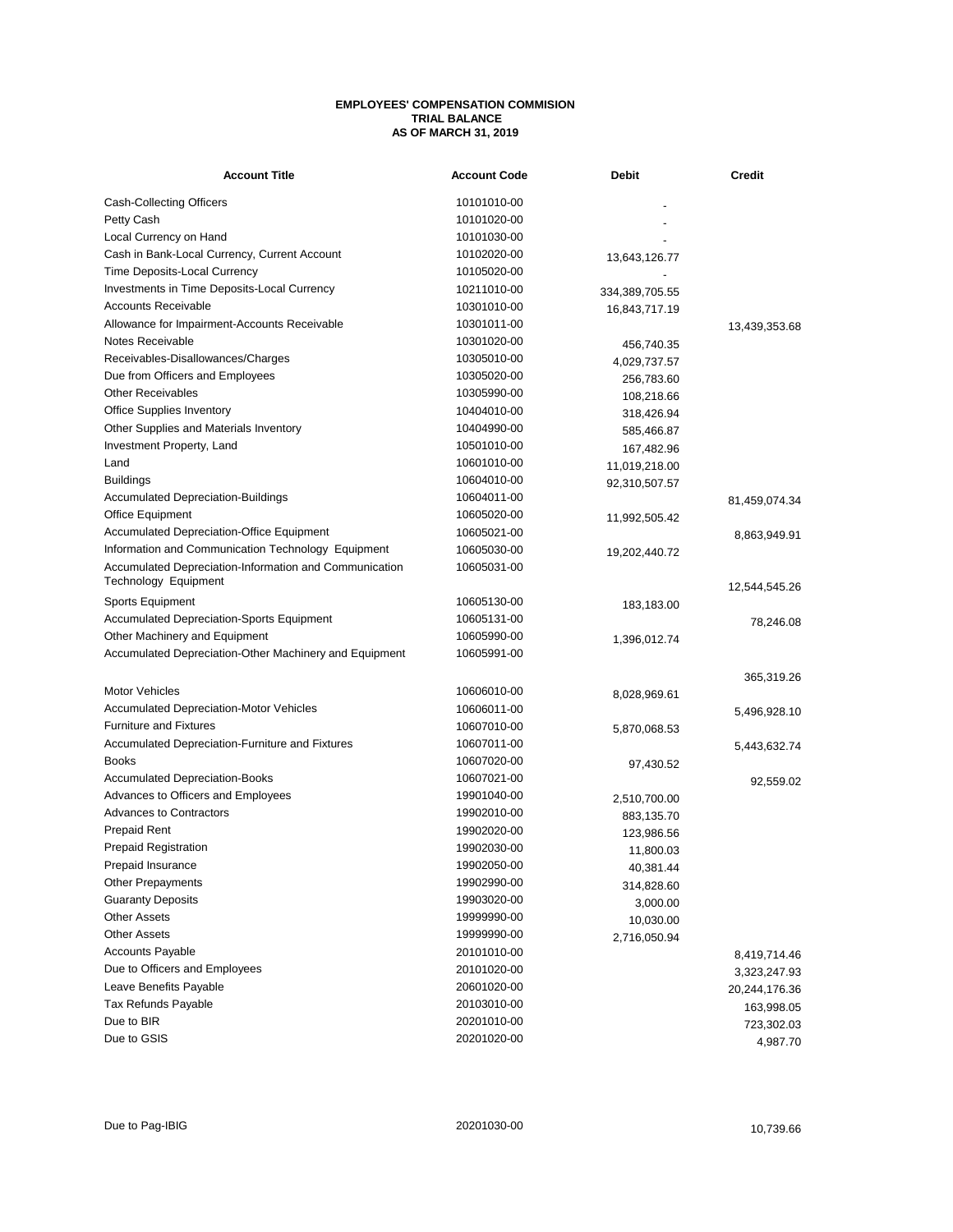## **EMPLOYEES' COMPENSATION COMMISION TRIAL BALANCE AS OF MARCH 31, 2019**

| <b>Account Title</b>                                   | <b>Account Code</b> | <b>Debit</b> | <b>Credit</b>  |
|--------------------------------------------------------|---------------------|--------------|----------------|
| Due to PhilHealth                                      | 20201040-00         |              | 55,561.73      |
| Due to Government Corporations                         | 20201060-00         |              | 3,225.00       |
| <b>Guaranty/Security Deposits Payable</b>              | 20401040-00         |              | 742,241.53     |
| <b>Other Payables</b>                                  | 29999990-00         |              | 6,590,913.75   |
| Retained Earnings/(Deficit)                            | 30701010-00         |              | 381,550,559.57 |
| Other Service Income                                   | 40201990-00         |              |                |
| Rent/Lease Income                                      | 40202050-00         |              | 3,350,185.70   |
| Interest Income                                        | 40202210-00         |              | 893,787.50     |
| Miscellaneous Income                                   | 40603990-00         |              | 44,400.00      |
| Salaries and Wages-Regular                             | 50101010-00         | 8,081,643.21 |                |
| Salaries and Wages-Casual/Contractual                  | 50101020-00         | 2,230,635.34 |                |
| Personnel Economic Relief Allowance (PERA)             | 50102010-00         | 548,182.52   |                |
| Representation Allowance (RA)                          | 50102020-00         | 142,500.00   |                |
| Transportation Allowance (TA)                          | 50102030-00         | 115,500.00   |                |
| Clothing/Uniform Allowance                             | 50102040-00         | 540,000.00   |                |
| Subsistence Allowance                                  | 50102050-00         |              |                |
| Laundry Allowance                                      | 50102060-00         |              |                |
| Hazard Pay                                             | 50102110-00         |              |                |
| Overtime and Night Pay                                 | 50102130-00         | 19,618.95    |                |
| Year End Bonus                                         | 50102140-00         |              |                |
| Cash Gift                                              | 50102150-00         |              |                |
| <b>Other Bonuses and Allowances</b>                    | 50102990-00         |              |                |
| Retirement and Life Insurance Premiums                 | 50103010-00         | 1,240,852.91 |                |
| Pag-IBIG Contributions                                 | 50103020-00         | 27,500.00    |                |
| <b>PhilHealth Contributions</b>                        | 50103030-00         | 74,393.25    |                |
| <b>Employees Compensation Insurance Premiums</b>       | 50103040-00         | 27,500.00    |                |
| <b>Terminal Leave Benefits</b>                         | 50104030-00         |              |                |
| <b>Other Personnel Benefits</b>                        | 50104990-00         | 2,313,250.00 |                |
| <b>Traveling Expenses-Local</b>                        | 50201010-00         | 877,741.17   |                |
| Traveling Expenses-Foreign                             | 50201020-00         | 115,990.47   |                |
| <b>Training Expenses</b>                               | 50202010-00         | 1,651,362.89 |                |
| <b>Office Supplies Expenses</b>                        | 50203010-00         | 37,082.00    |                |
| Fuel, Oil and Lubricants Expenses                      | 50203090-00         | 80,467.56    |                |
| <b>Textbooks and Instructional Materials Expenses</b>  | 50203110-00         |              |                |
| Semi-Expendable Machinery and Equipment Expenses       | 50203210-00         |              |                |
| Semi-Expendable Furniture, Fixtures and Books Expenses | 50203220-00         | 11,998.00    |                |
| Other Supplies and Materials Expenses                  | 50203990-00         | 10,661.00    |                |
| <b>Water Expenses</b>                                  | 50204010-00         | 39,309.13    |                |
| <b>Electricity Expenses</b>                            | 50204020-00         | 624,971.93   |                |
| Postage and Courier Services                           | 50205010-00         | 52,164.70    |                |
| <b>Telephone Expenses</b>                              | 50205020-00         | 360,834.19   |                |
| <b>Internet Subscription Expenses</b>                  | 50205030-00         | 87,120.00    |                |
| <b>Extraordinary and Miscellaneous Expenses</b>        | 50210030-00         | 44,710.06    |                |
| <b>Legal Services</b>                                  | 50211010-00         | 20,000.00    |                |
| <b>Auditing Services</b>                               | 50211020-00         |              |                |
| <b>Other Professional Services</b>                     | 50211990-00         | 672,617.66   |                |
| Janitorial Services                                    | 50212020-00         | 570,514.26   |                |
| <b>Security Services</b>                               | 50212030-00         |              |                |
|                                                        |                     | 814,187.05   |                |

| <b>Other General Services</b>                          | 50212990-00 | $ -$       |
|--------------------------------------------------------|-------------|------------|
| Repairs and Maintenance-Buildings and Other Structures | 50213040-00 | 42.720.01  |
| Repairs and Maintenance-Machinery and Equipment        | 50213050-00 | 19.781.69  |
| Repairs and Maintenance-Transportation Equipment       | 50213060-00 | 182.988.70 |